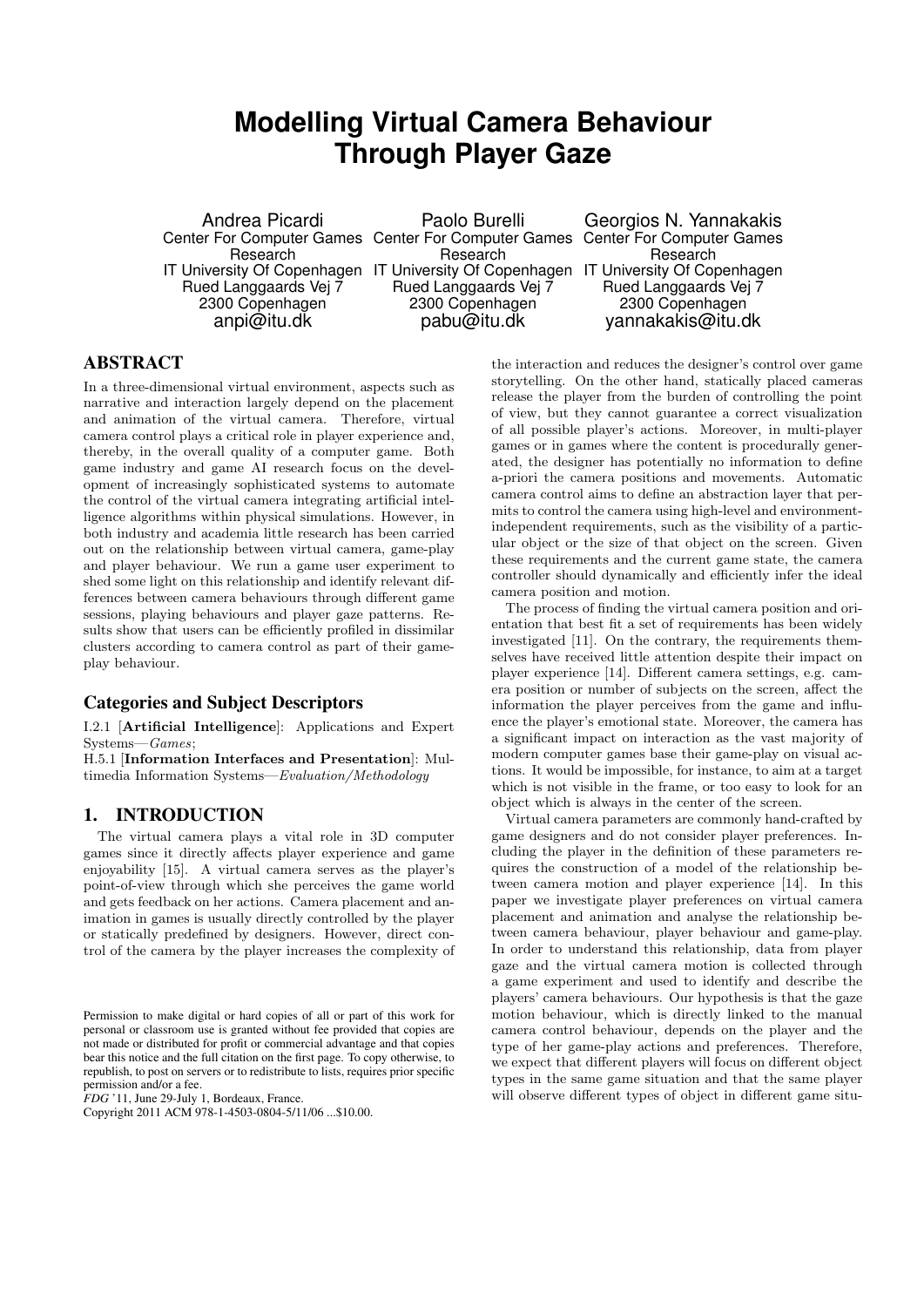

Figure 1: A screen-shot of the game used in the experiment.

ations.

The test-bed game used for all experiments in this paper is a three-dimensional platformer (see Fig. 1) featuring all the stereotypical aspects of the genre's mechanics. The player is requested to control the avatar and the camera through the game while jumping on platforms, fighting with enemies and collecting objects. Including gaze information in the experiment allows a finer analysis of the player's visual behaviour permitting, not only to understand what objects are visualised by the player, but also which ones are actually observed. Information on player's visual focus also allows to filter exactly which object is relevant for the player among the ones visualised by the player through her control of the virtual camera. Results obtained from the study presented in this paper confirm the hypothesis above as relevant differences in the camera behaviour were found among groups of players and among game situations. A cluster analysis of the gaze data collected reveals the existence of different virtual camera motion patterns among the different areas of the game. Moreover, a statistical analysis of the game-play features between the identified clusters demonstrates the influence of certain game-play aspects on camera behaviour.

The paper provides an overview of the related work on camera control and gaze interaction in games (Section 2) and continues with a description of the test-bed game employed in the experiment (Section 3) and a description of the experimental methodology followed (Section 4). Section 5 lists the statistical features extracted from the collected data and Section 6 provides a discussion of the results obtained. The paper's main findings are summarised in Section 7.

## 2. RELATED WORK

Early studies on camera control focused on the definition of the camera properties and investigated the mapping between input devices and camera movement [17, 6]. The main research focus in the field rapidly shifted towards automatic camera control since direct control of the camera has shown to be problematic for the user [12].

Several different techniques have been proposed for automatic camera control, based on a variety of mathematical models; however, the vast majority of the approaches model the problem as a constraint satisfaction or optimisation problem [11]. These approaches allow the designer to define a set of requirements on the frames that the camera should produce and on the camera motion. Depending on the approach, the controller positions and animates one or more virtual cameras in the attempt to generate a shot or a sequence of shots that satisfy the predefined requirements.

Requirements for the camera include constraints on camera motion (such as speed limit), constraints on camera position (such as maximum height), or constraints on the rendered frames. The last type of camera requirements, introduced by Bares et al. [3], define required properties on the frames rendered using the camera such as subject inclusion or subject position within the frame.

## 2.1 Camera profiles

A large volume of research studies on automatic camera control is dedicated to the analysis of robust and timeefficient techniques to place and move the camera to satisfy a set of given requirements. The definition of the requirements for the camera motion and placement is often delegated to an hypothetical designer, but questions such as "which subject should be in the frame?","where should it be in the frame?", or "when should it appear?" have triggered a large number of research studies within the virtual cinematography and game AI research fields. These sets of requirements, usually referred as camera profiles [7], define the set of constraints and the objective function that needs to be optimised by the automatic camera control system.

Christianson et al. [9] introduced a language that permits the definition of shot sequences (idioms) with the desired timings and subjects. Other researchers extended Christianson's work by connecting shot plans with camera constraints [1], or by introducing advanced planning techniques to support interactive storytelling [8, 13]. While the aforementioned approaches address primarily the issues related to the manual design of camera behaviours for dynamic and interactive environments, other researchers have investigated a different direction which does not require the contribution of a designer. For instance, Bares's and Lester's work on cinematographic user models [2] exploits user preferences to define personalised camera profiles. One year later, Bares at al. [4] developed a framework based on a model of intention that automatically chooses a camera profile depending on the user's task.

Yannakakis at al. [18] studied the impact of camera viewpoints on player experience and built a model to predict this impact. That research study demonstrates the existence of a relationship between player emotions, physiological signals and camera parameters. Therefore, in the light of these results, it appears important to further investigate the relationship between camera and player experience to automate the generation and selection of the virtual camera parameters. In this paper we attempt to incorporate alternative player input modalities (i.e. gaze) as information for camera profiling.

## 2.2 Gaze interaction in games

Eye movements can be recognised and categorised according to speed, duration and direction [19]. In this paper, we focus on fixations, saccades and smooth pursuits. A fixation is an eye movement that occurs when a subject focuses at a static element on the screen; a saccade occurs when a subject is rapidly switching her attention from one point to another and a smooth pursuit is a movement that takes place when a subject is looking at a dynamic scene and she is following a moving object.

Sundstedt et al. [16] conducted an experimental study to analyse players' gaze behaviour during a maze puzzle solving game. The results of their experiment show that gaze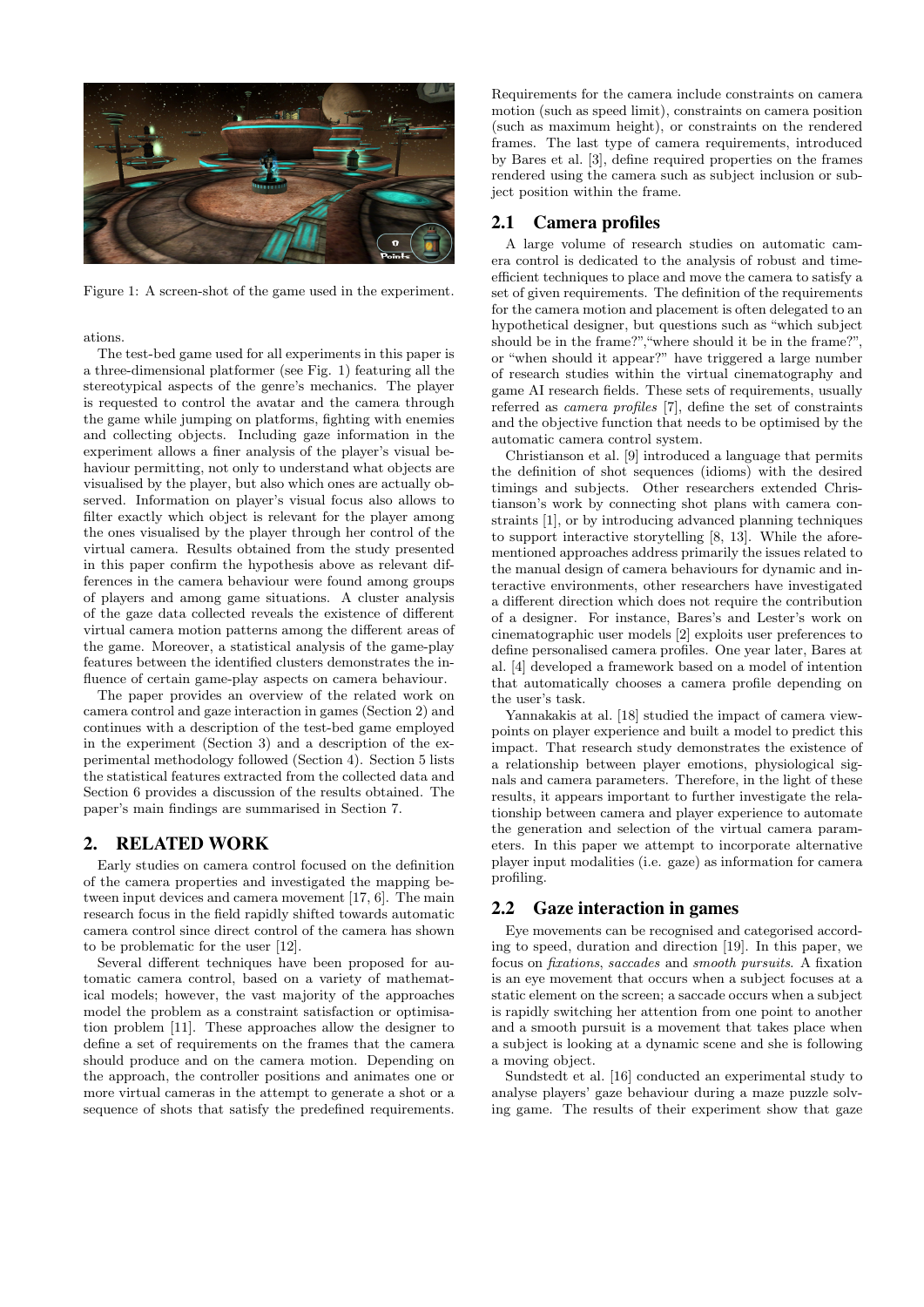

Figure 2: Main components of the test-bed game used.

movements, such as fixations, are mainly influenced by the game task. They conclude that the direct use of eye tracking during the design phase of a game can be extremely valuable to understand where players focus their attention, in relation to the goal of the game. Bernhard et al. [5] performed a similar experiment using a three-dimensional first-person shooting game in which the objects observed by the players were analysed to infer the player's level of attention. We are inspired by the experiment of Bernhard at al. [5]; unlike that study however, we analyse the player's gaze patterns to model the player's camera movements, and moreover, investigate the relationship between camera behaviour, gameplay and player-behaviour.

## 3. THE GAME

A three-dimensional platform test-bed game has been designed for the purpose of this study<sup>1</sup>. The game features a robot-like avatar (see Fig. 2a) in a futuristic 3D environment made of floating platforms (see Fig. 2b). The platforms can be flat, or be composed by multiple smaller platforms with different heights clustered together. Each platform can be connected to another platform through a bridge or be disconnected, in which case the avatar is required to jump to move from one platform to the other.

There are four main elements/objects that appear in this game: fuel cells, coppers, re-spawn points and jump pads. Fuel cells (see Fig. 2c) are collectable items increasing the score of the player. Coppers (see Fig. 2d) are animated robots which chase the avatar and hit him until he falls from a platform. Coppers are normally static and get activated when the avatar enters the platform they are placed on. The player can kill a copper by moving the avatar close to it and hitting it three times; killing a copper increases the player's score. Re-spawn points (see Fig. 2e) are small stands placed on some platforms. When the avatar touches a re-spawn point this becomes activated; each time the avatar falls from a platform it reappears on the last activated respawn point. Finally, the jump pads (see Fig. 2f) are black and yellow areas on the platforms which allow the player to perform a long jump.

The aim of the player is to reach the end of the level and achieve the highest possible score. The score depends on the time passed to reach the end of the level, the number of collected items, the number of times the player avatar falls from a platform and the number of damage inflicted to the enemies. The total score, S, is calculated as  $S =$ 

 $5n_{fc} + 5n_p - 10n_{fa} + 15n_k + 150\frac{L_e}{L_a}$  where  $n_{fc}$  is the number of fuel cells collected by the player,  $n_p$  is the number of times the player hits a copper,  $n_{fa}$  is the number of times the avatar falls from a platform,  $n_k$  is the number coppers killed,  $L_e$  is the expected length of the level in seconds and  $L_a$  is the actual time spent by the player to complete the level. The score is designed to foster for different playing strategies. Since the contributions of the different actions have a comparable impact to the final score it is left to the player to decide which action is more convenient to perform according to her playing style.

The game consists of four levels: an initial tutorial and three main levels. Each level starts with the avatar standing on the initial re-spawn point, as shown in Fig. 1, and ends when the avatar reaches the last platform. The tutorial level includes a walk-through of the game controls and an overview of the contribution of the game actions to the score. Moreover, during the tutorial, the player is guided through all the challenges she will encounter in the three successive levels. To eliminate any potential order effects the order of the subsequent three levels is randomised and different for each player. The main levels A, B and C, depicted in Fig. 4, have respectively an estimated gameplay length of 1 minutes and 36 seconds, 3 minutes and 12 seconds, and 2 minutes and 50 seconds. The expected play durations have been determined measuring the competition time of an expert platform player.

## 3.1 Controls

The player directly controls the avatar, as well as the camera position and the camera orientation. The avatar is controlled using the keyboard keys while the camera is controlled via the mouse as described in Table 1. The avatar movements are defined in a camera-relative space, therefore the avatar will move left, right, forward and backward relatively to the player's point of view. The camera follows the character as an orbital object at a fixed distance; the player

| Button             | Action                           |
|--------------------|----------------------------------|
| W, A, S, D keys    | Move the avatar                  |
|                    | (Forward, Backward, Left, Right) |
| Mouse movement     | Direct orbital camera control    |
| Mouse Wheel        | Camera zoom                      |
| Left mouse click   | Punch                            |
| Right mouse click  | Jump                             |
| Centre mouse click | Run                              |

Table 1: Player's controls via the keyboard and mouse.

<sup>&</sup>lt;sup>1</sup>The game is based on Lerpz, a tutorial game by Unity Technologies - http://www.unity3d.com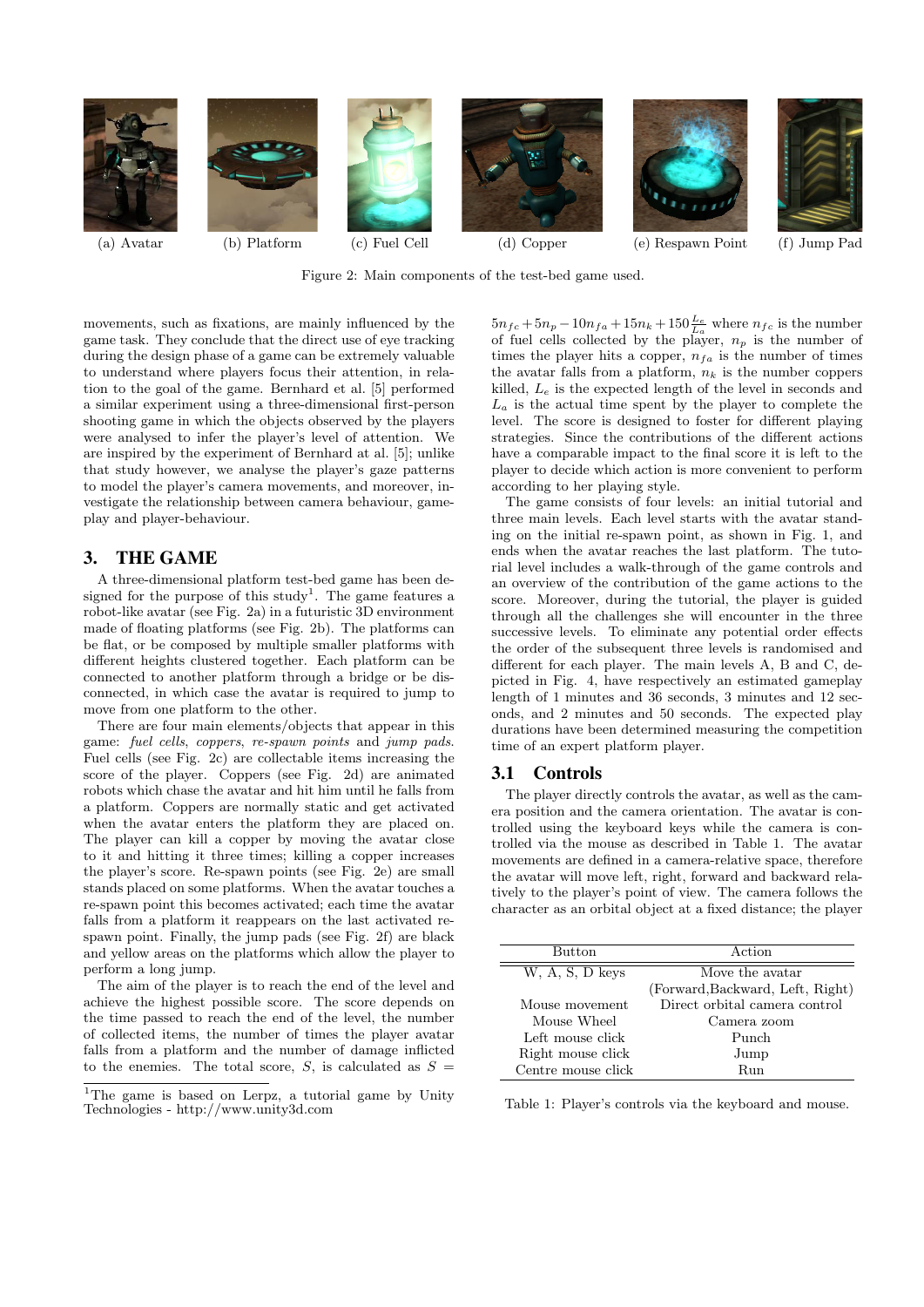

(a) Fight area (b) Jump area (c) Collection area

Figure 3: The three different area types met in the test-bed game.

is able to change the distance using the mouse wheel and rotate the camera around the avatar by moving the mouse. Moving the mouse forward will increase the height of the camera while moving it backward will decrease it. Moving the mouse sidewise will make the camera rotate around the avatar according to the mouse direction.

#### 3.2 Game-play Areas

The three game levels are synthesised by a series of sublevels we name areas which are classified as jump, fight or collection areas. The areas are categorised according to the game-play experience they offer and the type of challenge they pose to the player. In case an area offers more than one challenge type, the category is defined by the most threatening challenge. The challenges are sorted in decreasing level of threat as follows: fight, jump and collect.

Figure 3a shows a fight area where the main threat is given by the opponent copper at the center of the platform. The jump area depicted in Fig. 3b is composed by several small floating platforms; the player needs to make the avatar jump across all the platforms to complete the area. Figure 3c shows an area where the main task of the player is to collect the fuel cells placed around the platform.

#### 4. EXPERIMENTAL METHODOLOGY

As mentioned earlier, our experimental hypothesis is that the way a player controls the virtual camera in a three dimensional computer game is directly linked to her gaze behaviour and to the actions she is performing in the game. We represent the virtual camera behaviour as the amount of time the player spends framing and observing different objects in the game environment while playing the game. Specifically, in this experiment, the camera behaviour model is based on the amount of time the player spends watching fuel cells, enemies, platforms, jumps pads and re-spawn points. These times are measured in the experiment by combining the player's gaze position on the screen with the virtual camera orientation.



Figure 4: The three levels of the test-bed game.

#### 4.1 Setup

The experiment is set in a room without windows. The room contains a desk, a chair and two computers: the first computer runs the computer game while the second one collects the data from the game and the player's gaze and synchronises the two streams into one log. The first computer is connected to a 17" screen, a keyboard and a mouse; the second computer is headless and is only connected to the gaze tracker and, through a network cable to the first computer (see Fig. 5). Running the gaze tracking process and the game on different machines guarantees the necessary resources for both and minimizes the risk of data loss due to heavy computation.

We used the  $E y e f$ ollower<sup>2</sup> gaze tracker for the purpose of this experiment. The Eyefollower is a device able to locate the player's gaze position on a computer screen through a combination of three cameras. The first camera, placed on top of the screen, tracks the head position while two other motorised infra-red cameras, placed at the bottom of the screen, follow the player's eyes and track the point of regard (Fig. 5). The gaze tracker samples the player's gaze at a 120 Hz frequency (60 Hz per eye). The declared accuracy of this system is 0.45 degree in optimal conditions and the visual acuity is about 1 degree. The Eyefollower necessitates an environment with fluorescent lighting and no daylight or incandescent lights as ambient infra-red light or incandescent lights would interfere with the infra-red light emitted by the gaze tracker.

#### 4.2 Protocol

Before each experiment session starts the screen position is adjusted to match the participant height: the screen and the cameras are placed at 60 cm away from the participants' head and just below her line of sight. Each participant goes through the gaze tracker calibration procedure in the presence of the experimenter. When the tracker is correctly calibrated, the experimenter leaves the room and the participant can start the experiment by clicking on a large start button on the screen. The participant is then presented with on-screen instructions about the game controls and proceeds to the tutorial level of the game. After the tutorial, the participant is asked to answer a few demographic questions and, once the questionnaire is completed, she starts to play the three main levels. The total amount of time needed to complete the experiment is, on average, 13 minutes. No time limit is enforced to give the players the possibility to choose the game style they prefer.

<sup>2</sup>developed by LC Technologies, Inc. - www.eyegaze.com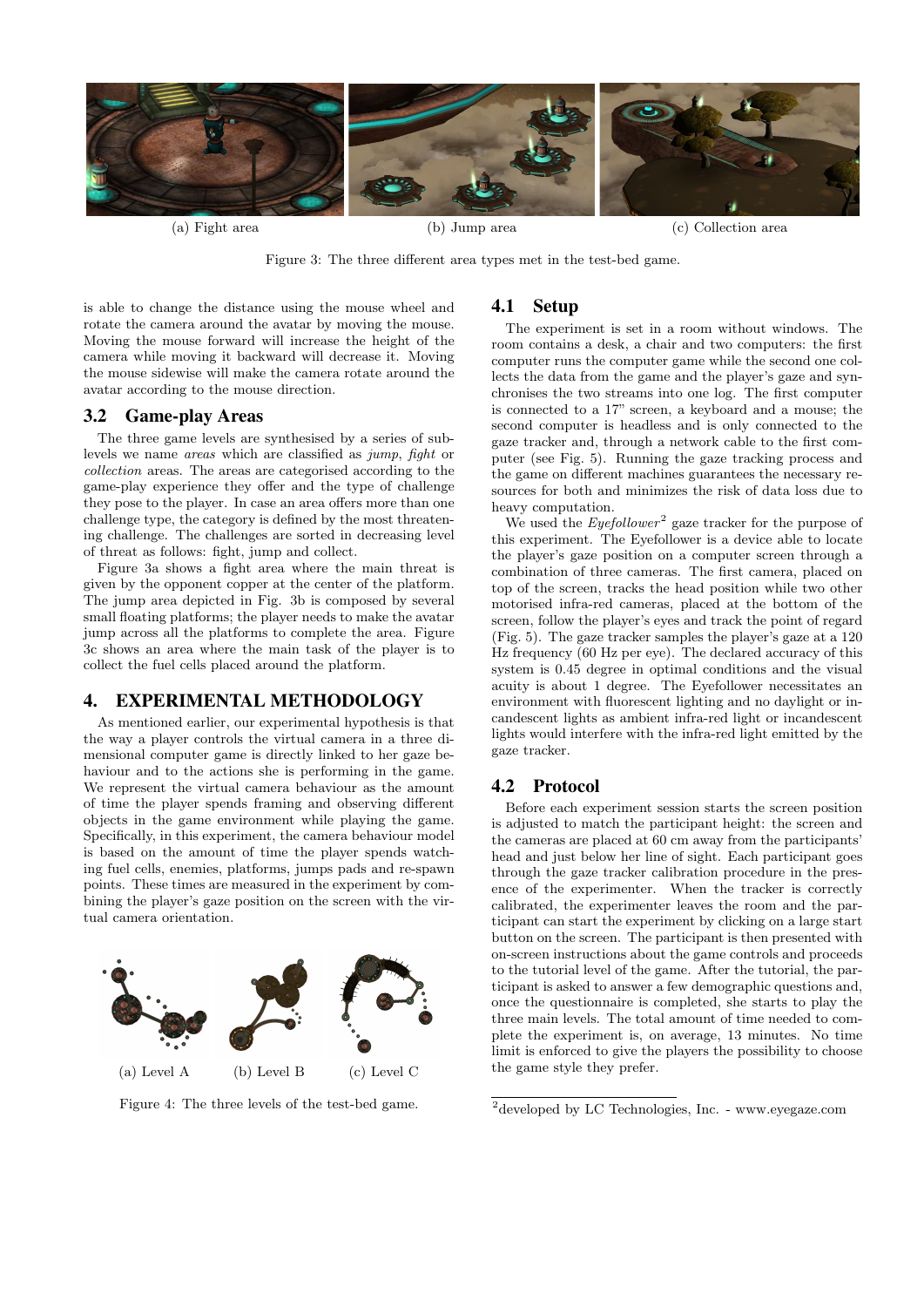

Figure 5: The setup used for our experiments.

## 4.3 Collected Data

Twenty nine subjects participated in the experiment. Twenty four were male, five were female; the age of the participants ranged between 23 and 34 years. Statistical data about game-play behaviour, virtual camera movement and gaze position is collected for each participant. Data collection is synchronised to the Eyefollower sampling rate, therefore, data is sampled 120 times per second. Each data sample contains:

- Game-play information, including events such as a fuel cell collected, pressed keys and the avatar position.
- Position and orientation of the camera.
- Coordinates of the gaze position on the screen.
- The number and the type of objects around the avatar at each frame classified into two categories: close and far. All the objects reachable by the avatar within the next action are labelled as close otherwise as far.

## 5. EXTRACTED FEATURES

The data collected for each game is split into three datasets according to the three areas discussed earlier in Section 3.2. Each time a player completes an area two types of statistical features are extracted from that area: game-play and camera related features. The features of the first type are the experiment's independent variables and encapsulate elements of the player's behaviour in the area. The features of the second type describe the camera behaviour for each platform, therefore, they define the experiment's dependent variables.

## 5.1 Game-play

For each area, the following game-play statistical features have been calculated that reflect the actions performed by each player:

- Number of fuel cells collected: the number of collected fuel cells divided by the number of available fuel cells in the area.
- Number of damage given: the number of punches given to the enemies.
- Number of damage received: the number of times the avatar is hit by an enemy.
- Number of re-spawn points activated: the number of re-spawn points activated divided by the number of re-spawn points available in the area.

• Number of jumps: the number of jumps performed in the area.

## 5.2 Camera Behaviour

Camera behaviour can be modelled directly using the data about camera position relative to the avatar. However, this approach would fail revealing which objects the player wants to watch during play. A better approximation would be achieved by analysing the objects present on screen through each area. The presence of a certain object on the screen, however, does not necessarily imply an intentionality of the player; e.g. the object might be on the screen only because it is close to an object the player is interested to. The gaze data available permits to overcome this limitation since, using the gaze position, it is possible to understand which object is actually observed among the ones framed by the player. Therefore, to model the camera behaviour, we combine camera movements and gaze coordinates to identify the objects observed by the player at each frame and we extract the following time-based statistical features:

- Time watching the avatar: the time spent watching the avatar divided by the area's completion time.
- Time watching fuel cells: the time spent watching fuel cells close to the avatar divided by the time there is at least one fuel cell close to the avatar.
- Time watching enemies: the time spent watching enemies close to the avatar divided by the time there is at least one enemy close to the avatar.
- Time watching re-spawn points: the time spent watching re-spawn points close to the avatar divided by the time there is at least one re-spawn point close to the avatar.
- Time watching jump pads: the time spent watching jump pads close to the avatar divided by the time there is at least one jump pad close to the avatar.
- Time watching platforms: the time spent watching platforms close to the avatar divided by the time there is at least one platforms close to the avatar.
- Time watching far objects: the time spent watching any object far from the avatar divided by the area completion time.
- Camera Speed: the average speed S of the camera relative to the avatar and it is defined as  $S =$  $(D_c - D_a)/T$ , where  $D_c$  is the distance covered by the camera during the completion of an area,  $D_a$  is the distance covered by the avatar and  $T$  is the time spent to complete the area.

The time spent watching each object is calculated as the sum of the durations of the smooth pursuit and fixation movements of the eyes during which the gaze position falls within the object's projected image. For an object to be watched by the player, it is necessary that this is visible on the screen and thus framed by the camera. Therefore these features are not only directly influenced by the gaze movement but also indirectly by the virtual camera behaviour.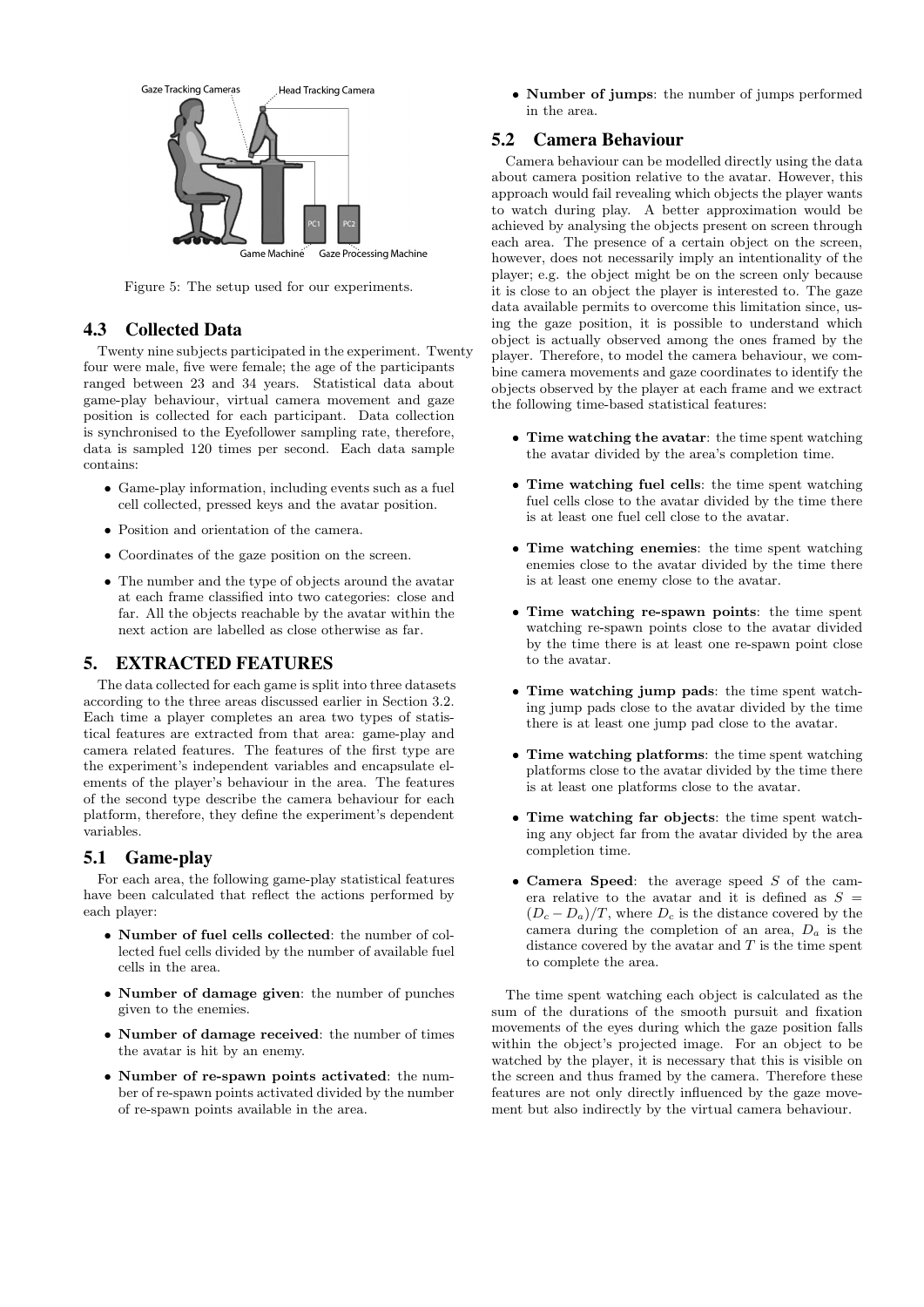|                   | Area Types |       |      |  |
|-------------------|------------|-------|------|--|
| Index             | Collection | Fight | Jump |  |
| Davis-Bouldin     | К          |       |      |  |
| Krzanowski-Lai    |            | 3     |      |  |
| Calinski-Harabasz |            |       |      |  |
| Dunn              |            |       |      |  |
| Hubert-Levin      |            |       |      |  |

Table 2: Number of clusters suggested by each cluster validity index. The selected number of clusters appears in bold.

## 6. RESULTS

As described earlier in Section 3.2 the extracted features are calculated within each of the areas appearing in a level. Areas missing more than 12 gaze samples (the minimum duration of a fixation movement) are removed from the dataset. Such areas are viewed as experimental noise as they only carry partial information about the observed objects. After this first filtering the dataset contains 1168 records corresponding to all areas completed by the experiment participants with complete gaze information. Although the game contains only 36 areas across the three levels, the player can move freely in each level and thus complete an area more then one time. The area type is labelled dynamically for each record according to the type of game-play available each time, e.g. if a player returns into an area previously labelled as fight after having killed all the enemies, the new record will be labelled according to the game-play options the area offers in the second visit. The data is further cleaned by removing all the records (area visits) with a duration lower then 2.5 seconds resulting into 759 records. The records are then sorted into three separate groups according to the area type resulting into three smaller datasets. The collection the fight and the jump area dataset contain 239, 378 and 142 records respectively.

We follow a two-step experimental approach for the analysis of the collected data. As a first step we employ a clustering method on the camera related features of each area type to identify different virtual camera behaviours (see Section 6.1). We then perform a statistical analysis on the relevant differences among these clusters in terms of gameplay to find the game-play features that influence camera behaviour (see Section 6.2). We discuss the main findings of this approach in Section 7.

#### 6.1 Clustering

The number of distinct camera behaviours as well as their internal characteristics can only be based, in part, on domain knowledge. One can infer camera behaviour profiles inspired by a theoretical framework of virtual cinematography [2, 13, 10]. or alternatively follow an empirical approach  $\alpha$  as the one suggested here — to derive camera behaviour profiles directly from data. The few existing frameworks focus primarily on story-driven experiences with little or no interaction, thus are not applicable in our context. Therefore, we adopt a data-driven approach and we employ the k-means clustering algorithm on the gaze-based extracted features for the purpose of retrieving the number and type of different camera behaviours.

Unsupervised learning allows us to isolate the most significant groups of samples from each dataset. However, k-means requires the number of clusters k existent in the data in or-

| Collection Areas $(k = 2)$ |                      |       |                     |       |       |       |       |
|----------------------------|----------------------|-------|---------------------|-------|-------|-------|-------|
| N                          | AV                   | FC    |                     | .JP   | RP    | DΟ    | SP    |
| 150                        | 0.595                | 0.108 |                     | 0.034 | 0.113 | 0.021 | 3.338 |
| 89                         | 0.361                | 0.125 |                     | 0.056 | 0.072 | 0.012 | 8.852 |
|                            |                      |       |                     |       |       |       |       |
|                            |                      |       | Fight Areas $(k=3)$ |       |       |       |       |
| N                          | AV                   | FC    | COP                 | JP.   | RP    | DΟ    | SP    |
| 137                        | 0.674                | 0.042 | 0.095               | 0.049 | 0.034 | 0.036 | 3.283 |
| 99                         | 0.676                | 0.032 | 0.478               | 0.044 | 0.056 | 0.025 | 5.293 |
| 142                        | 0.250                | 0.029 | 0.069               | 0.030 | 0.052 | 0.013 | 5.927 |
|                            |                      |       |                     |       |       |       |       |
| Jump Areas $(k=3)$         |                      |       |                     |       |       |       |       |
| N                          | SP<br>FC<br>AV<br>PL |       |                     |       |       |       |       |

|    | AV    | гU.   | E L   | 111   | ்ட     |
|----|-------|-------|-------|-------|--------|
| 33 | 0.759 | 0.464 | 0.795 | 0.202 | 2.1293 |
| 80 | 0.736 | 0.113 | 0.658 | 0.059 | 2.7593 |
| 29 | 0.450 | 0.163 | 0.559 | 0.012 | 5.5854 |
|    |       |       |       |       |        |

Table 3: Average gaze features values and number of records of each cluster for the three datasets. N is the number of records, AV is the time spent observing the avatar, FC is the time spent observing fuel cells, COP is the time spent observing coppers, JP is the time spent observing jump pads, RP is the time spent observing re-spawn points, PL is the time spent observing platforms, DO is the time spent observing distant objects and SP is the relative camera speed.

der to minimise the intra-cluster variance. To overcome this limitation, the algorithm runs with a progressively higher  $k$ value — from 2 to  $10$  — and the clusters generated at each run are evaluated using a set of five cluster validity indexes. The algorithm runs 50 times for each k and the run with the smallest within cluster sum of squared errors is picked for validation. Table 2 shows the value of  $k$  which optimises each validity measure for each dataset, the most appropriate number of clusters for each area type is selected through a majority voting mechanism.

Table 3 shows the average gaze features values of each cluster for all three datasets The value contained represents the average time spent observing each object divided by the time spent completing the area. It is important to state that the sum of the values of each record can be greater than 1.0 since the player can observe two overlapped objects at the same time. This is possible in a three dimensional game as all the rendered objects have the same distance from the eyes independently from their position in the virtual environment. On the other hand, even if the overall value is greater than 1.0, each record does not represent the complete behaviour of the gaze but it focuses only on the task-relevant objects.

The two clusters emerging from the gaze behaviour data of the collection areas show two very distinct behaviours in terms of camera speed and time spent observing the avatar and the fuel cells. The first cluster of players spend, on average, almost twice as much time as the players of the second cluster observing the avatar. Moreover, the players belonging to the first cluster spend on average 20% less time observing fuel cells and move the camera at less then half of the speed, compared to the players belonging to the second cluster. These values suggest that the camera for the first cluster should move slowly and focus primarily on the avatar, while the behaviour exhibited by the second cluster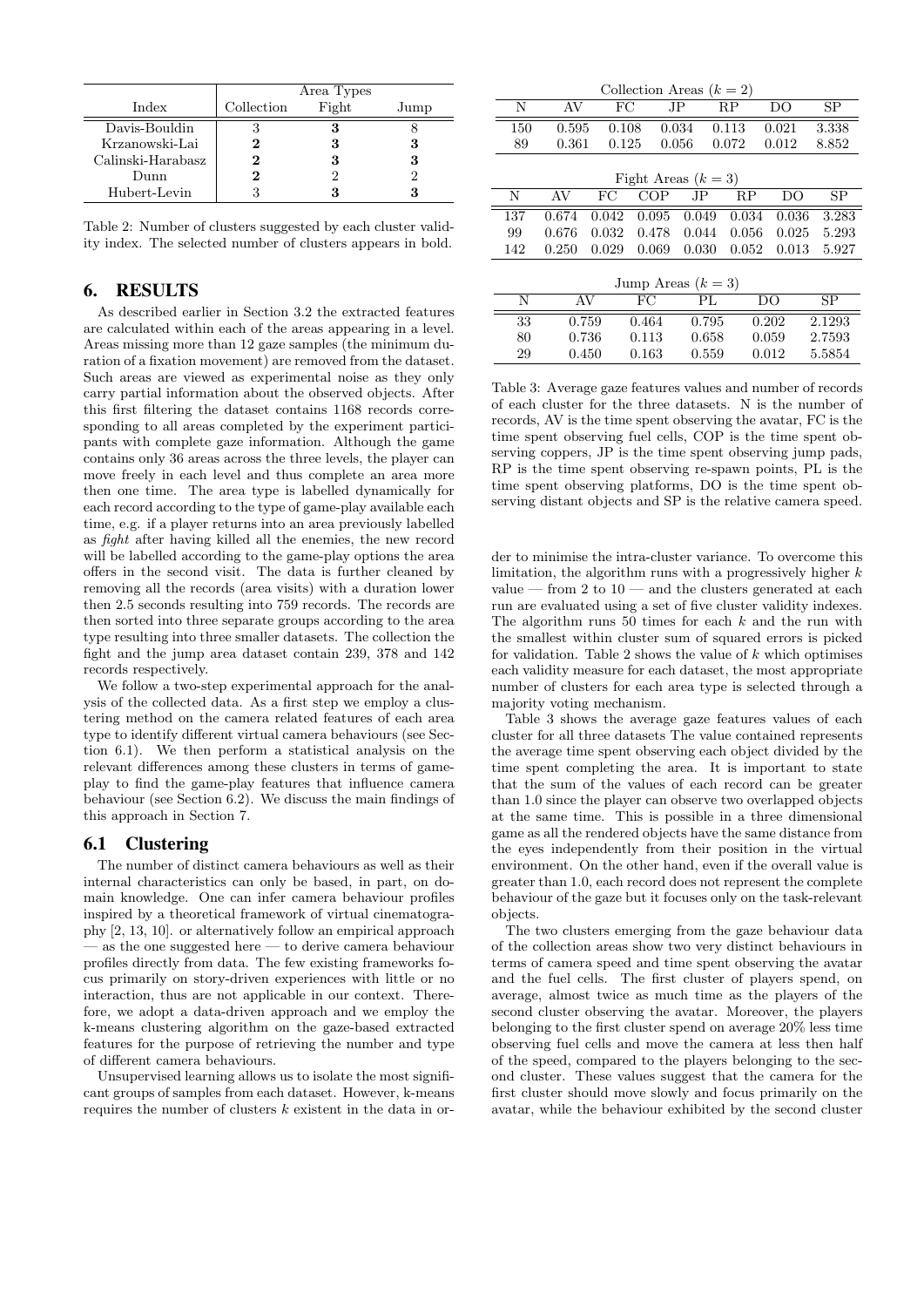| Area                    | Fuel Cells Damage Damage Re-spawn Jumps |                          |                 |      |      |
|-------------------------|-----------------------------------------|--------------------------|-----------------|------|------|
| Type                    |                                         | Given                    | Received Points |      |      |
| Collect.                | 5.02                                    |                          |                 | 1.23 | 0.76 |
| Fight                   | 1.63                                    | 12.42                    | 10.89           | 0.49 | 9.64 |
| $\frac{5}{\text{Jump}}$ | 11.98                                   | $\overline{\phantom{0}}$ |                 |      | 0.53 |

Table 4: F-distribution values of the inter-cluster ANOVA test on the game-play features. The threshold for a 5% significance level is  $F > 3.85$  for the collection and fight areas and  $F > 2.99$  for the jump areas. Values above the threshold appear in bold.

would be better modelled with a fast camera with an equal focus on the avatar and the other relevant items in the area. We label these behaviour patterns respectively as Slow On Avatar and Fast On Task.

In the jump areas, as expected, all the players spend a large amount of time observing the platforms; however, their camera behaviour differs on all the other parameters. The first cluster evenly focuses on all the objects in the area and moves the camera at very low speed (2.1293). Such values suggest that the camera for this cluster should stay at a long distance in order to frame all the objects of each platform and should move at a low speed. We label this behaviour as Slow Overview. Both the second and the third clusters of players focus primarily on the avatar and the platforms, but differ on the camera speed. Since the platforms are the primary task objects in these areas, we label the two clusters respectively as Slow On Task and Fast On Task.

The first and the second cluster of the fight areas exhibit a behaviour matching, respectively, the Slow On Avatar and the Fast On Task patterns. The third cluster of players, on the other hand, observe all the object for a very short time s suggesting far camera moving at high speed. We label this behaviour as Fast Overview.

#### 6.2 Statistical Analysis

The areas have been categorised into three types to sort out the trivial differences related to the challenges available in each area. However, within each area type the players have the full authority to chose which action to perform, e.g. in a fight area a player could fight each enemy or just run through the area without engaging in any combat. For this reason, it is necessary to identify the differences between the clusters identified in terms of player behaviour.

The null hypothesis in the statistical test employed is that there is no statistical difference between the game-play features of the various clusters identified by k-means. An intercluster one-way ANOVA is performed for each game-play feature to identify for which features we can reject the null hypothesis and, therefore, isolate the gameplay features that have an effect to the camera behaviour.

Table 4 shows the results of the test. Values greater than 3.85 for the collection and fight areas and 2.99 for the jump areas identify the features which exhibit a significant intercluster difference with a 5% significance level. In the fight areas dataset there is a significant difference in terms of damage (both given and taken) and number of jumps. In the other two area datasets the clusters differ significantly in the number of fuel cells collected.

The camera behaviour differences between the two clusters of the collection areas emerge also in game-play. The

| Collection Areas  |            |                    |          |       |  |  |  |
|-------------------|------------|--------------------|----------|-------|--|--|--|
| <b>Fuel Cells</b> |            | Re-spawn Points    |          | Jumps |  |  |  |
| 0.526             |            | 0.001              |          | 2.719 |  |  |  |
| 0.624             |            | 0.000              |          | 2.774 |  |  |  |
|                   |            | Fight Areas        |          |       |  |  |  |
| <b>Fuel Cells</b> | Damage     | Damage             | Re-spawn | Jumps |  |  |  |
|                   | Given      | Received<br>Points |          |       |  |  |  |
| 0.148             | 0.788      | 0.759              | 0.088    | 2.416 |  |  |  |
| 0.179             | 2.909      | 1.747<br>0.136     |          | 0.798 |  |  |  |
| 0.163             | 0.923      | 0.535              | 0.127    | 1.606 |  |  |  |
| Jump Areas        |            |                    |          |       |  |  |  |
|                   | Fuel Cells |                    | Jumps    |       |  |  |  |
|                   | 0.893      |                    | 4.065    |       |  |  |  |
|                   | 0.558      |                    | 4.300    |       |  |  |  |
|                   | 0.606      |                    | 4.034    |       |  |  |  |

Table 5: Average game-play features values of each cluster for the three datasets. Significantly different values appear in bold.

average number of collected items of the two clusters is significantly different and, as shown in Table 5, the players of the first cluster collect on average about 20% less fuel cells than the second cluster. Similarly, the three clusters of the jump areas are characterised by a different average number of collected items. The first cluster of players collect, on average, approximately 50% more fuel cells compared to the second and 60% more compared to the third.

In the fight areas the playing clusters differ in the amount of damage received, damage given and number of jumps. The first cluster of players is identified by little and ineffective interaction with coppers (both damage taken and given have equal values) and a high number of jumps. The third cluster of players shows a similar attitude towards coppers as the damage given value is rather similar to ones in the second cluster. However, the third cluster of players show a much lower amount of damage taken (about 40% lower) and almost half the number of jumps, demonstrating a better attitude towards fighting. The second cluster is characterised by high levels of damage taken and given and a number of jumps considerably smaller than the other two clusters.

## 7. CONCLUSIONS

This paper proposed an approach to model players' camera control behaviour and its relationship to game-play and the in-game player behaviour. The camera behaviour models are based on information about players' gaze and virtual camera position collected during a game experiment. The data collected is split into small areas with coherent gameplay and then categorised into three groups according to the game-play provided to the player. For each group the data is clustered using k-means to identify relevant behaviours and the clusters are analysed for significant differences in terms for game-play experience. The clustering of the data reveals 2 clusters of camera behaviour for the collection areas and 3 clusters for camera behaviour for the fight and jump areas, each characterized by a specific pattern of control. Moreover, the analysis of variance of the extracted game-play features between the clusters shows a significant relation